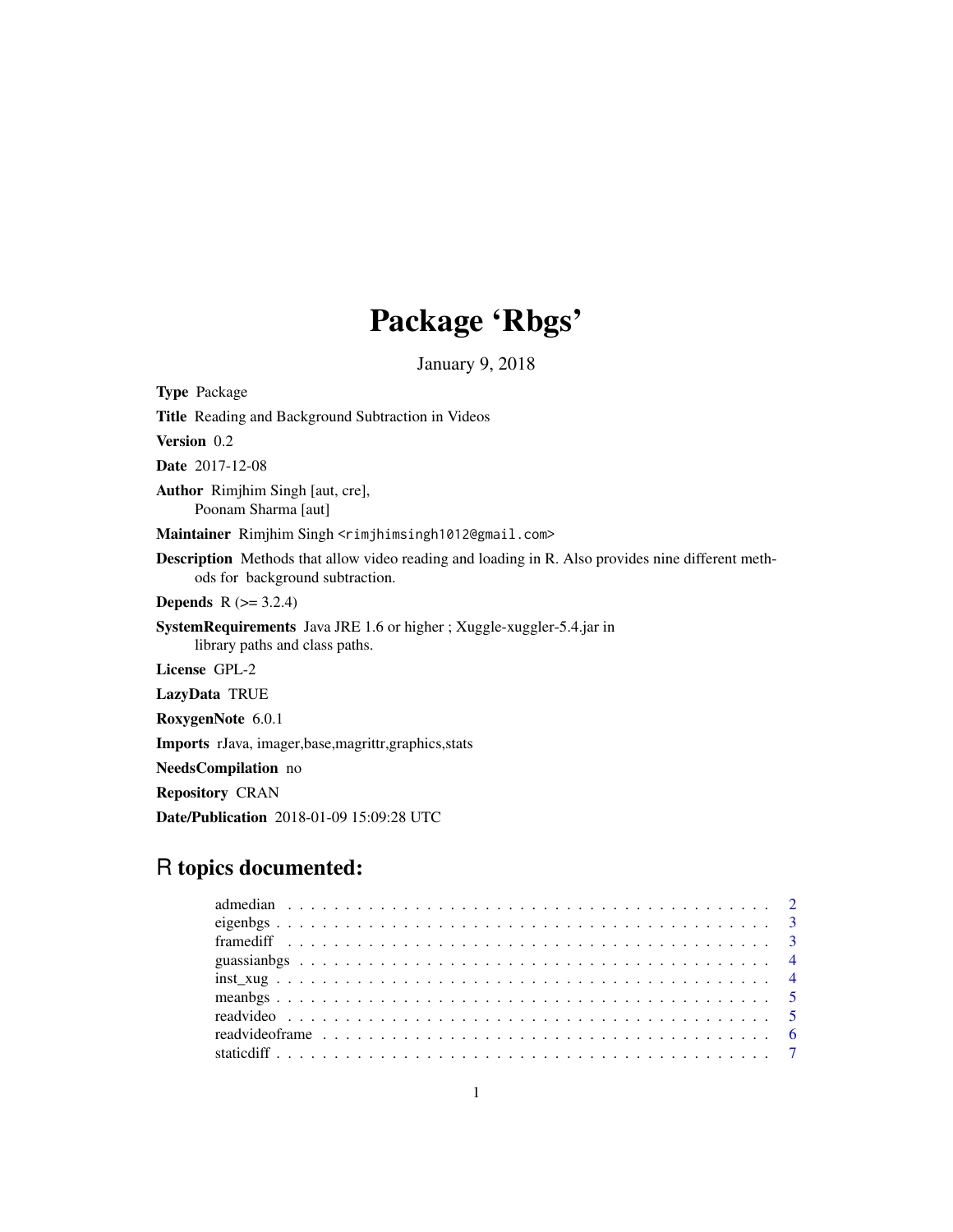#### 2 admediant contract of the contract of the contract of the contract of the contract of the contract of the contract of the contract of the contract of the contract of the contract of the contract of the contract of the co

| Index |  |  |  |  |  |  |  |  |  |  |  |  |  |  |  |  |  |  |  |  |  |
|-------|--|--|--|--|--|--|--|--|--|--|--|--|--|--|--|--|--|--|--|--|--|

admedian *Adaptive meadian background subtraction algorithm*

#### Description

This function performs background subtraction on input grayscale frames using adaptive median background subtraction algorithm.The algorithm depends upon the number of previous frames taken into consideration.

#### Usage

admedian(b, nf, thresh)

#### Arguments

| b      | 3-D matrix containing grayscaled video frames.                                                                                 |
|--------|--------------------------------------------------------------------------------------------------------------------------------|
| nf     | Number of previous frames to be taken into consideration.                                                                      |
| thresh | threshold required to obtain foreground images, its value can be around 10 to<br>30 depending upon the accuracy of the result. |

#### Value

A 3-D matrix of frames containing foreground obtained after background subtraction is applied(binary images).

#### Examples

```
videoURL <- system.file("extdata","daria_skip.avi",package = "Rbgs")
frames <- readvideoframe(videoURL,1,15)
bground<-admedian(frames,3,25)
```
<span id="page-1-0"></span>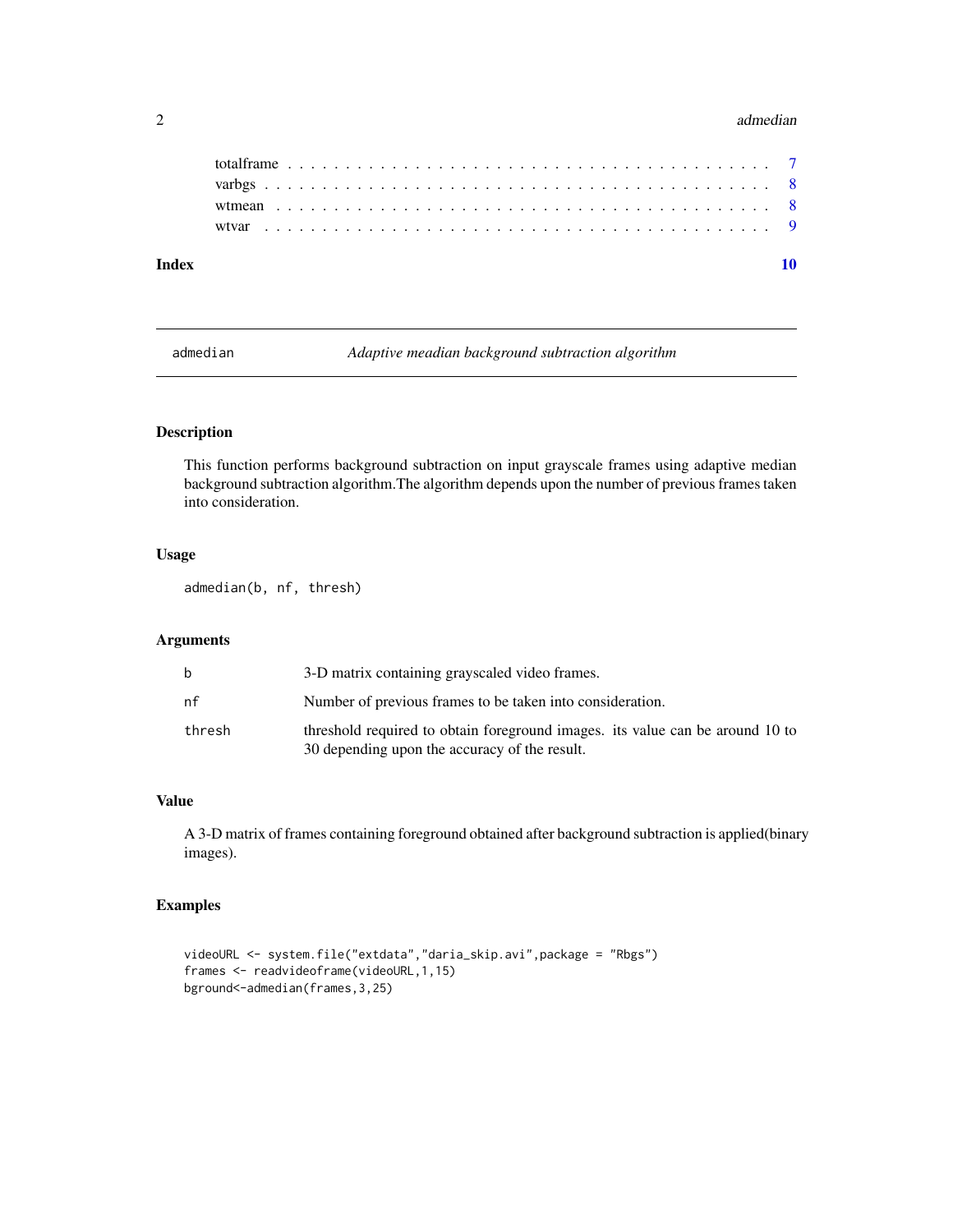<span id="page-2-0"></span>

#### Description

This function uses previous frames to construct a background model in eigen space. This eigen background model is then subtracted from current frame to obtain the foreground images.

#### Usage

eigenbgs(b, nf, thresh)

#### Arguments

| b      | 3-D matrix containing grayscaled video frames.                                                         |
|--------|--------------------------------------------------------------------------------------------------------|
| nf     | Number of previous frames to be considered. Its value has to be greater than 1.                        |
| thresh | threshold required to obtain foreground images value of thresh can be set to 10<br>- 15 approximately. |

#### Value

A 3-D matrix of frames containing foreground obtained after background subtraction is applied(binary images).

framediff *Frame difference background subtraction algorithm.*

#### Description

This functions performs background subtraction on input grayscale frames using dynamic frame difference background subtraction algorithm.The algorithm subtracts the previous frame from the current frame. hence background model is continuously updated with the previous frame.

#### Usage

framediff(b, thresh)

#### Arguments

|        | 3-D matrix containing grayscaled video frames.                                |
|--------|-------------------------------------------------------------------------------|
| thresh | threshold required to obtain foreground images. Its value can be around 10-30 |
|        | or more depending upon the accuracy.                                          |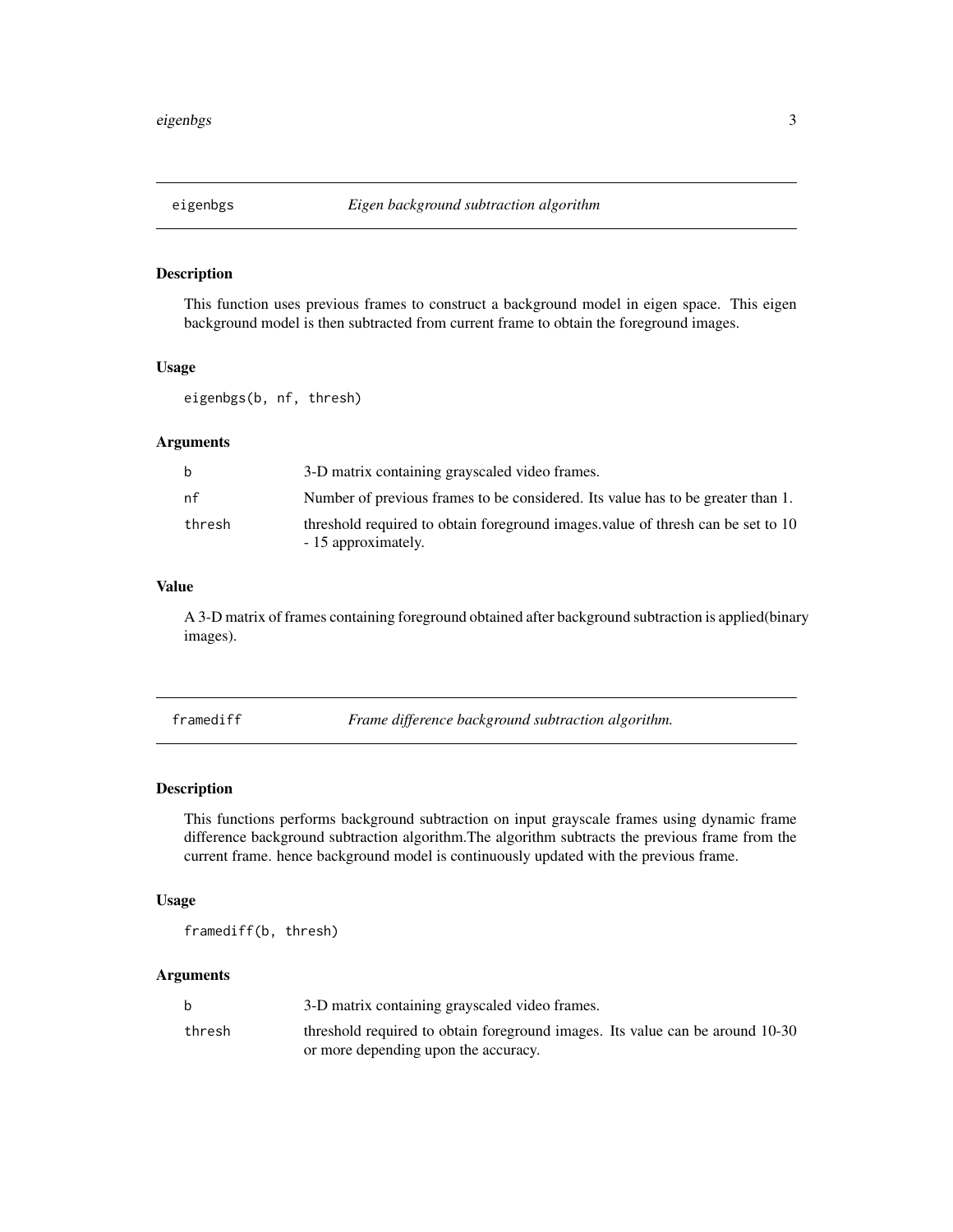#### <span id="page-3-0"></span>Value

A 3-D matrix of frames containing foreground obtained after background subtraction is applied(binary images). @examples ##Save the URL of the video file into R session and then load videoframes videoURL <- system.file("extdata","jog.mp4",package = "Rbgs") frames <- readvideoframe(videoURL,90,110) foreground <- framediff(frames,20)

guassianbgs *Gaussian background subtraction algorithm*

#### Description

This functions creates a gaussian background model using the previous grayscale frames. gaussian parameters (i.e mean and variance) are updated after every new frame is encountered.

#### Usage

guassianbgs(b, thresh)

#### Arguments

|        | 3-D matrix containing grayscaled video frames.                                  |
|--------|---------------------------------------------------------------------------------|
| thresh | threshold required to obtain foreground images. Its value can be set around 3.5 |
|        | - 4.5 depending upon the accuracy.                                              |

#### Value

A 3-D matrix of frames containing foreground obtained after background subtraction is applied(binary images).

inst\_xug *This function helps to add the Xuggle-5.4 to classpath.*

#### Description

This function asks the user whether to download and add xuggle-5.4 to classpath. Based upon the input provided by the user, specific action is taken

#### Usage

inst\_xug()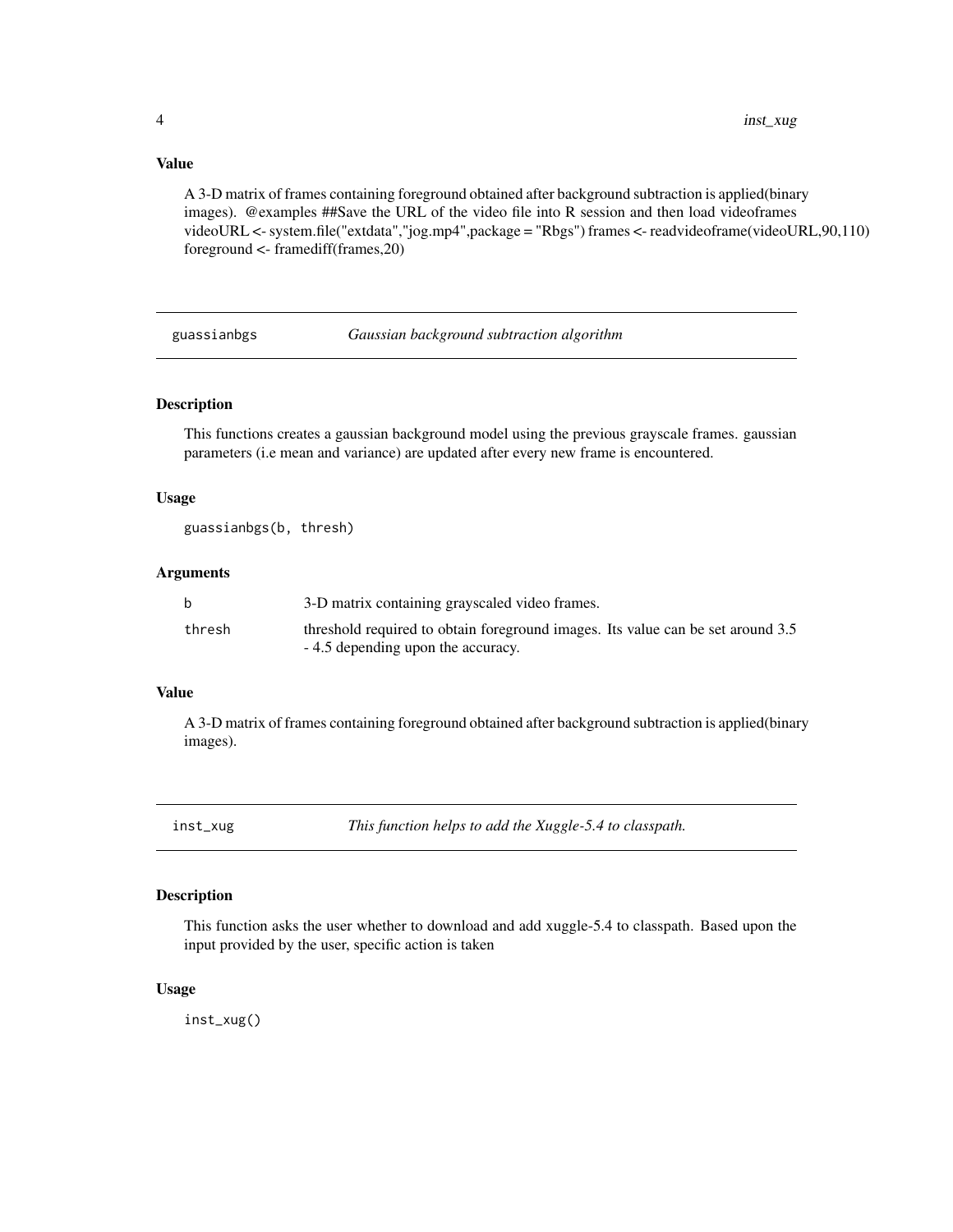<span id="page-4-0"></span>

#### Description

This function calculates the mean of all previous frames and obtains the #'foreground by subtracting the mean from the current frame. All n-1 frames are #'taken into consideration at nth iteration.

#### Usage

meanbgs(b, thresh)

#### Arguments

|        | 3-D matrix containing grayscaled video frames.                                  |
|--------|---------------------------------------------------------------------------------|
| thresh | threshold required to obtain foreground images. Its value can lie between 30 40 |
|        | or more depending upon accuracy of results.                                     |

#### Value

A 3-D matrix of frames containing foreground obtained after background #'subtraction is applied(binary images).

| readvideo<br>Read a Video |
|---------------------------|
|                           |

#### Description

This function takes as input URL of the video. It can return maximum hundred frames of the video in which each frame is resized to 100 X 100 pixel image. If the video contains less than hundred frames. then it will return all the frames otherwise it will automatically return first hundred frames. Frames returned are grayscale frames.

#### Usage

```
readvideo(videoURL)
```
#### Arguments

videoURL Path to the input video file

#### Value

A matrix of the grayscale frames.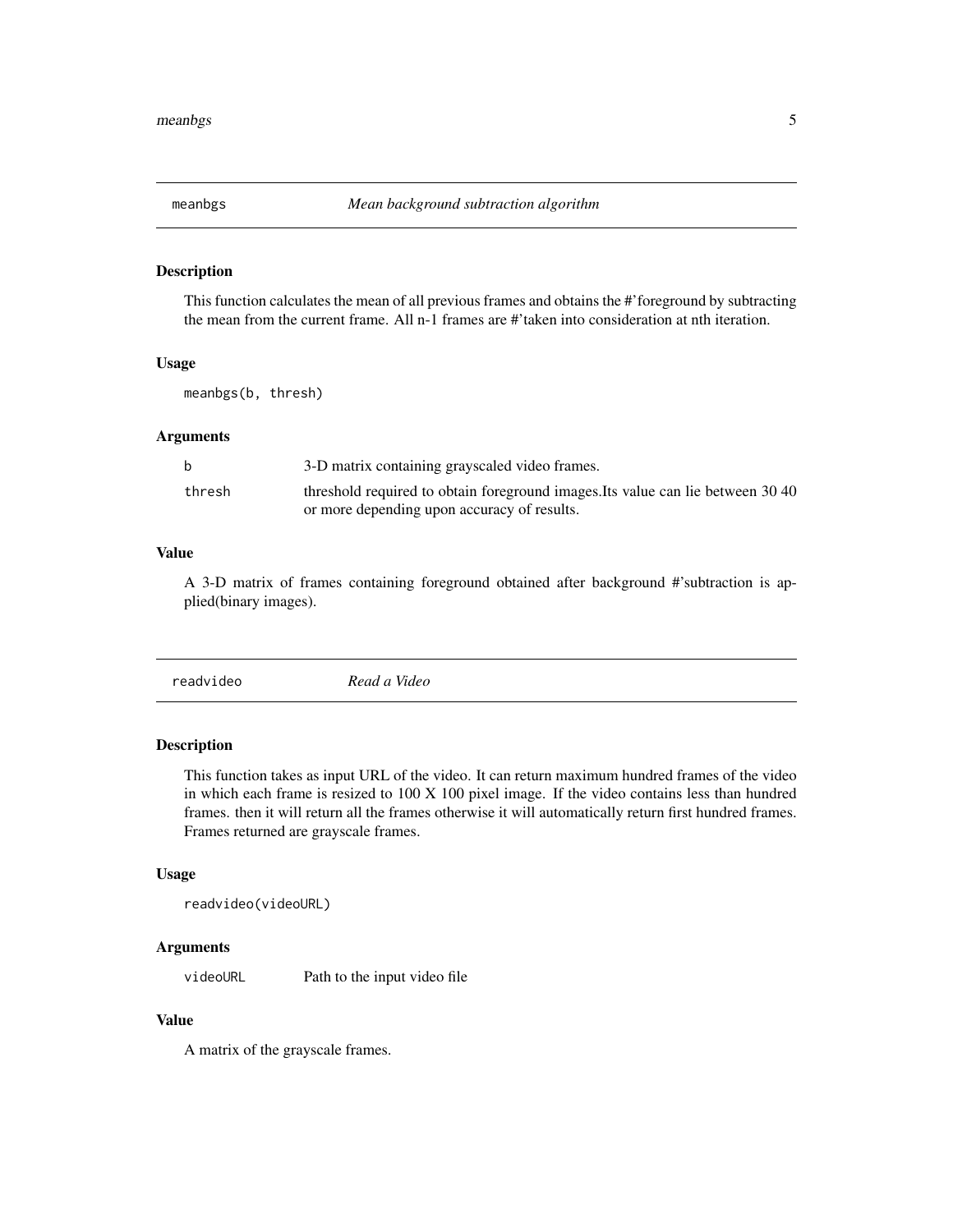#### <span id="page-5-0"></span>Examples

```
##Save the URL of the video file into R session and then load videoframes
videoURL <- system.file("extdata","daria_skip.avi",package = "Rbgs")
frames <- readvideo(videoURL)
```
#### readvideoframe *Read the specified frames of a video.*

#### Description

This function takes as input URL of the video. It reads only those frames of the video that have been specified by the user. It requires two more parameters 'start' and 'end', that defines the range of the videoframes to be retrieved.

#### Usage

readvideoframe(videoURL, start, end)

#### Arguments

| videoURL | Path to the input video file                                                                                                |
|----------|-----------------------------------------------------------------------------------------------------------------------------|
| start    | It indicates the first frame you wish to read. IT should be in range zero to frame<br>count and smaller than end parameter. |
| end      | It indicates the last frame you wish to read. It should be greater than start and<br>should be in range 0 to frame count.   |

#### Value

A matrix of the grayscale frames.

#### Examples

```
##Save the URL of the video file into R session and then load the required videoframes
videoURL <- system.file("extdata","jog.mp4",package = "Rbgs")
frames <- readvideoframe(videoURL,213,233)
```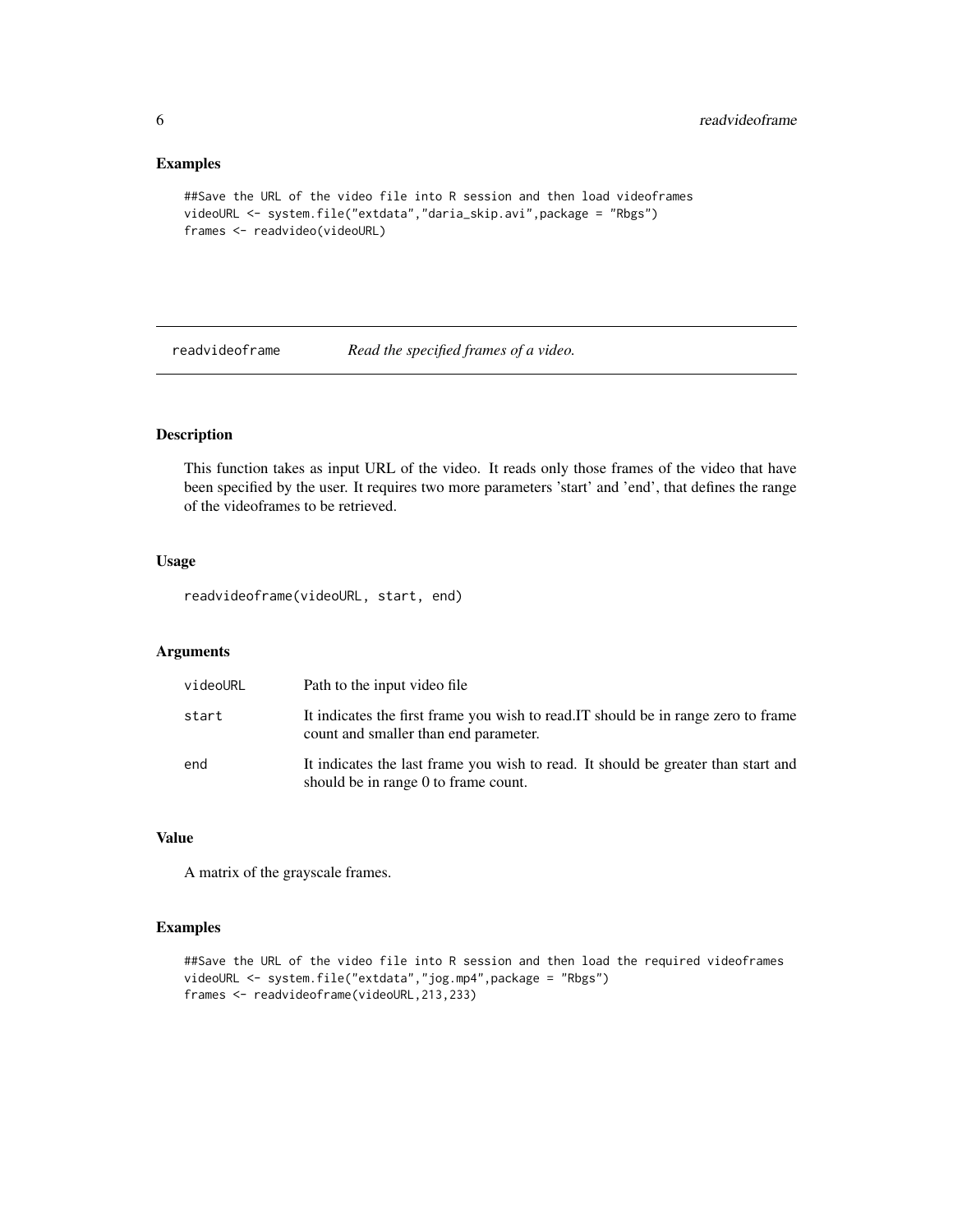<span id="page-6-0"></span>

#### Description

This function implements a static background subtraction method in which background model is set to first frame. This static background model is then subtracted from all subsequent frames to obtain the forground images.

#### Usage

staticdiff(b, thresh)

#### Arguments

|        | 3-D matrix containing grayscaled video frames.                                  |
|--------|---------------------------------------------------------------------------------|
| thresh | threshold required to obtain foreground images. Its value can lie between 30-40 |
|        | or more depending upon the accuracy required.                                   |

#### Value

A 3-D matrix of frames containing foreground obtained after background subtraction is applied(binary images).

#### Examples

```
videoURL <- system.file("extdata","daria_skip.avi",package = "Rbgs")
frames <- readvideoframe(videoURL,1,9)
bground<-staticdiff(frames,35)
```
totalframe *Total number of frames in a video.*

#### Description

This function takes as input URL of the video. This function returns total number of frames contained in the video file.

#### Usage

totalframe(videoURL)

#### Arguments

videoURL Path to the input video file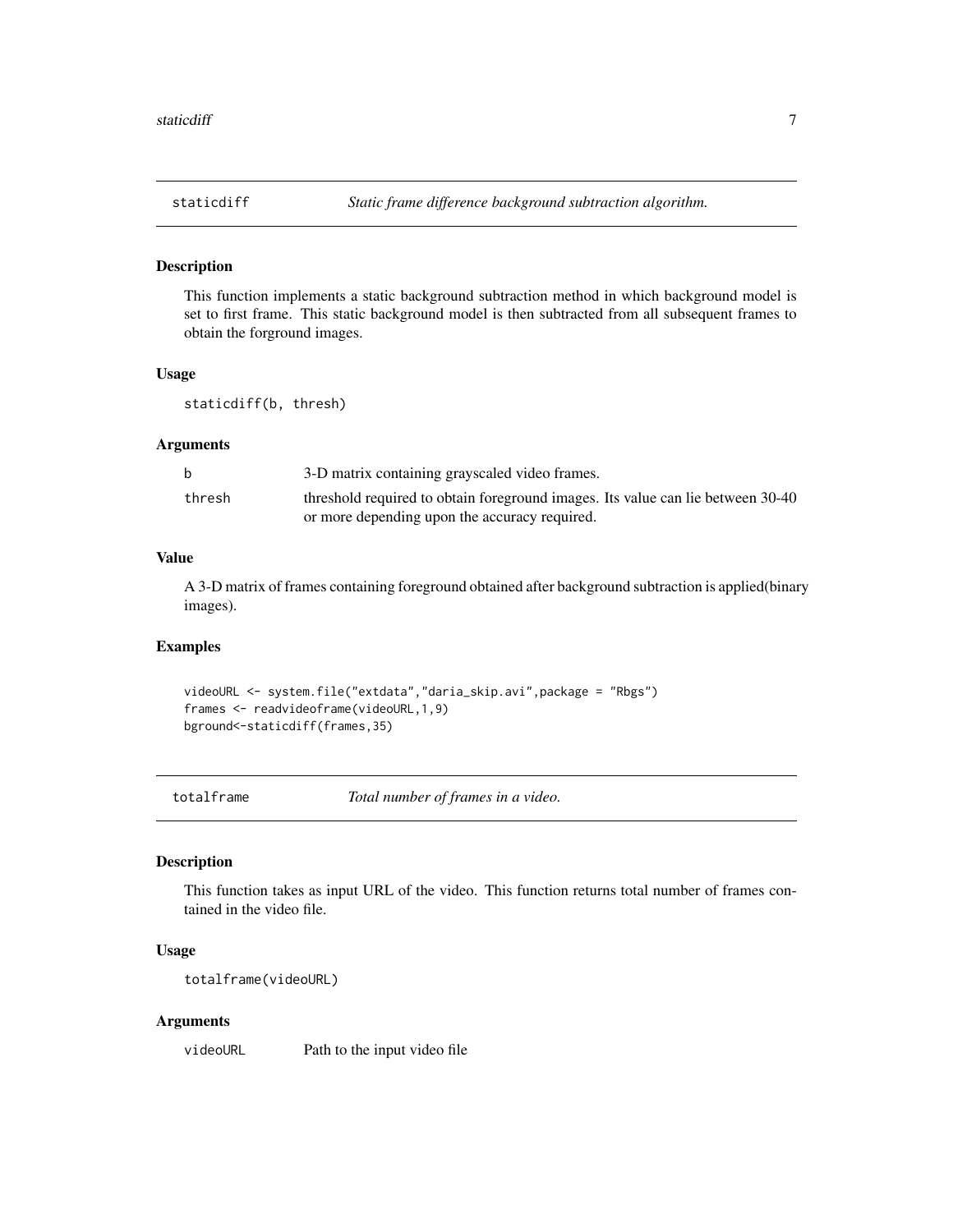8 wtmean with the set of the set of the set of the set of the set of the set of the set of the set of the set of the set of the set of the set of the set of the set of the set of the set of the set of the set of the set of

#### Value

count total no of frames in a video.

#### Examples

```
##Save the URL of the video file into R session and then load videoframes
videoURL <- system.file("extdata","daria_skip.avi",package = "Rbgs")
no_of_frames <- totalframe(videoURL)
```
varbgs *Variance based background subtraction algorithm*

#### Description

This function calculates the variance of previous nf number of frames and obtains the foreground by subtracting the variance obtained from the current frame.

#### Usage

varbgs(b, nf, thresh)

#### Arguments

| b      | 3-D matrix containing grayscaled video frames.                                                                                                      |
|--------|-----------------------------------------------------------------------------------------------------------------------------------------------------|
| nf     | number of frames to be considered to construct background model. Its value has<br>to be greater greater than 1. Smaller value gives better results. |
| thresh | threshold required to obtain foreground images. Its value can be around 220.                                                                        |

#### Value

A 3-D matrix of frames containing foreground obtained after background subtraction is applied(binary images).

wtmean *Weighted Mean background subtraction algorithm*

#### Description

This function calculates the weighted mean of previous three frames. The buffer maintained here can contain only three frames.

#### Usage

wtmean(b, nf, thresh)

<span id="page-7-0"></span>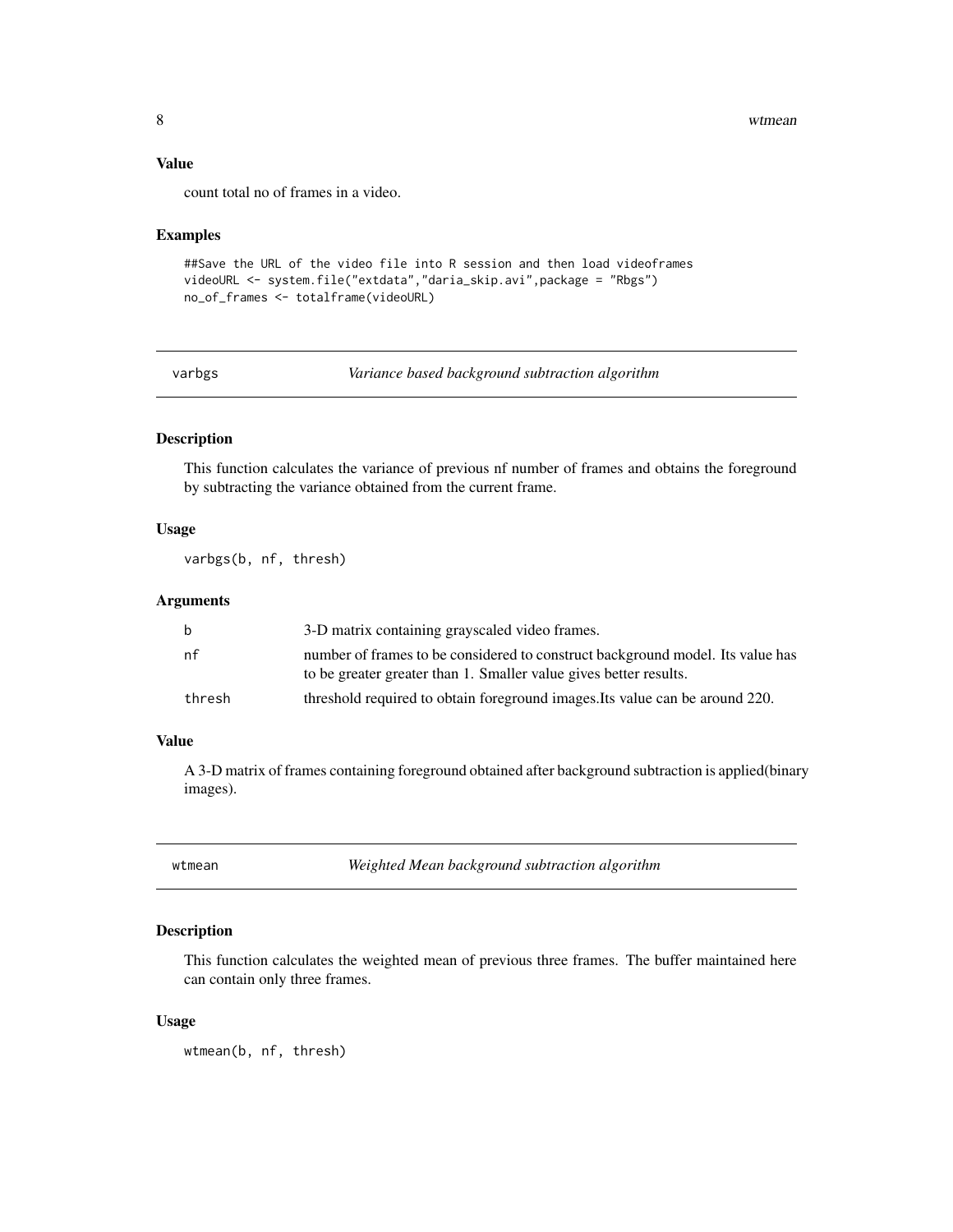#### <span id="page-8-0"></span>wtvar 9

#### Arguments

| b      | 3-D matrix containing grayscaled video frames.                                                |
|--------|-----------------------------------------------------------------------------------------------|
| nf     | It is size of buffer that contains previous frames and its value can be set to three<br>only. |
| thresh | threshold required to obtain foreground images. Its value can be around 10 - 30.              |

#### Value

A 3-D matrix of frames containing foreground obtained after background subtraction is applied(binary images).

wtvar *Weighted variance background subtraction algorithm*

### Description

This function calculates the weighted variance of previous three frames. The buffer maintained here can contain only three frames.

#### Usage

wtvar(b, nf, thresh)

#### Arguments

| b      | 3-D matrix containing grayscaled video frames.                                  |
|--------|---------------------------------------------------------------------------------|
| nf     | previous number of frames to be considered to build background.                 |
| thresh | threshold required to obtain foreground images. Its value can be set to 180-230 |
|        | or more approximately.                                                          |

#### Value

A 3-D matrix of frames containing foreground obtained after background subtraction is applied(binary images).